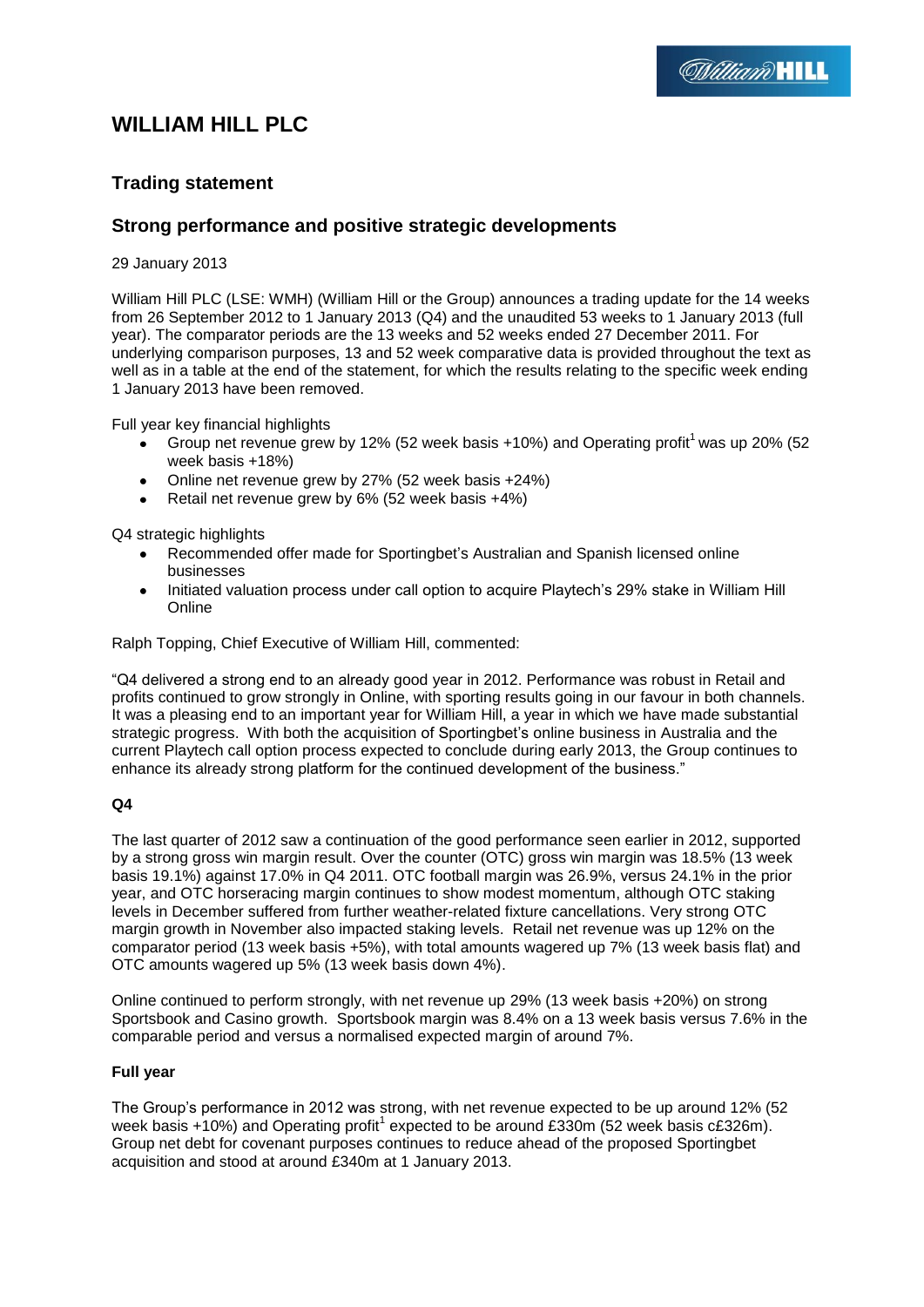# *Online*

William Hill Online saw its third consecutive year of above 20% net revenue growth at +27% (52 week basis +24%). Sportsbook net revenue grew 50% from a combination of 36% growth in amounts wagered and a strong gross win margin of 7.9% (2011: 7.0%) versus a normalised expected margin of around 7%. Gaming net revenue was up 14%, with a good performance from both Playtech Casino and Vegas Casino.

Online's mobile offering was further enhanced by the launch of a Sportsbook iPad app in December together with a number of new mobile gaming and virtual sports sites and apps in the second half. Mobile Sportsbook turnover was more than 260% higher than in 2011 and accounted for around onethird of all Sportsbook turnover in December. Online achieved a record weekly mobile turnover of almost £20m in the final week of the year, benefitting from a strong football programme.

Operating profit<sup>1</sup> for the year is expected to be c36% ahead (52 week basis  $+33%$ ) of 2011 at around £145m (52 week basis c£142m). Playtech's non controlling interest was £12.3m for Q4 and £41.2m for the full year.

#### *Retail*

OTC amounts wagered fell by 1% (52 week basis -3%), impacted by weather-related horse race fixture cancellations (7% fewer fixtures on 52 week basis), weak trading through August and reduced recycling levels. Despite this, OTC net revenue was up 7% (52 week basis +6%) with gross win margin – at 18.2% – above the normalised 17-18% range and 1.4 percentage points ahead of the comparator period. Machines net revenue grew 5% (52 week basis +3%) with gross win per machine per week of £911 (52 week basis £914) (2011: £901). Retail expenses grew by 6% (52 week basis  $+4%$ ).

# *Telephone*

The Telephone channel delivered a modest Operating profit<sup>1</sup> against an Operating loss<sup>1</sup> of £4.3m in 2011 as a result of an improved gross win margin, the benefit of a provision release and reduced operating costs.

#### *William Hill US*

Integration of the three US land-based sports betting businesses acquired by the Group in June 2012 was successfully completed on schedule in September. Performance was impacted by weak sporting results, particularly the NFL in November, and as a result delivered a modest Operating loss<sup>1</sup>.

#### **Proposed acquisition of Sportingbet's Australian and Spanish businesses**

On 20 December 2012, the Group announced the proposed acquisition of Sportingbet's Australian business and the grant of a call option over Sportingbet's Spanish business for total cash consideration of £454m. The proposed acquisition is being made as part of a recommended offer for Sportingbet by William Hill and GVC Holdings plc. It is in line with William Hill's strategy to develop the Group's multi-channel operations, to increase its exposure to attractive licensed markets, and to diversify geographically.

The licensed Australian betting market is one of the largest in the world and has demonstrated high growth rates with an increasing proportion of online business. Sportingbet's Australian business is a leading online corporate bookmaker in Australia, comprising two well-established local brands, Sportingbet and Centrebet. The proposed acquisition of the "miapuesta" brand will allow William Hill to achieve critical mass more quickly in the licensed Spanish market.

The proposed acquisition is expected to complete by the end of the first quarter of 2013 and to be enhancing to underlying earnings<sup>2</sup> in the first full year after completion. Post-tax return on invested capital is expected to meet prospective weighted average cost of capital in the third full year of ownership.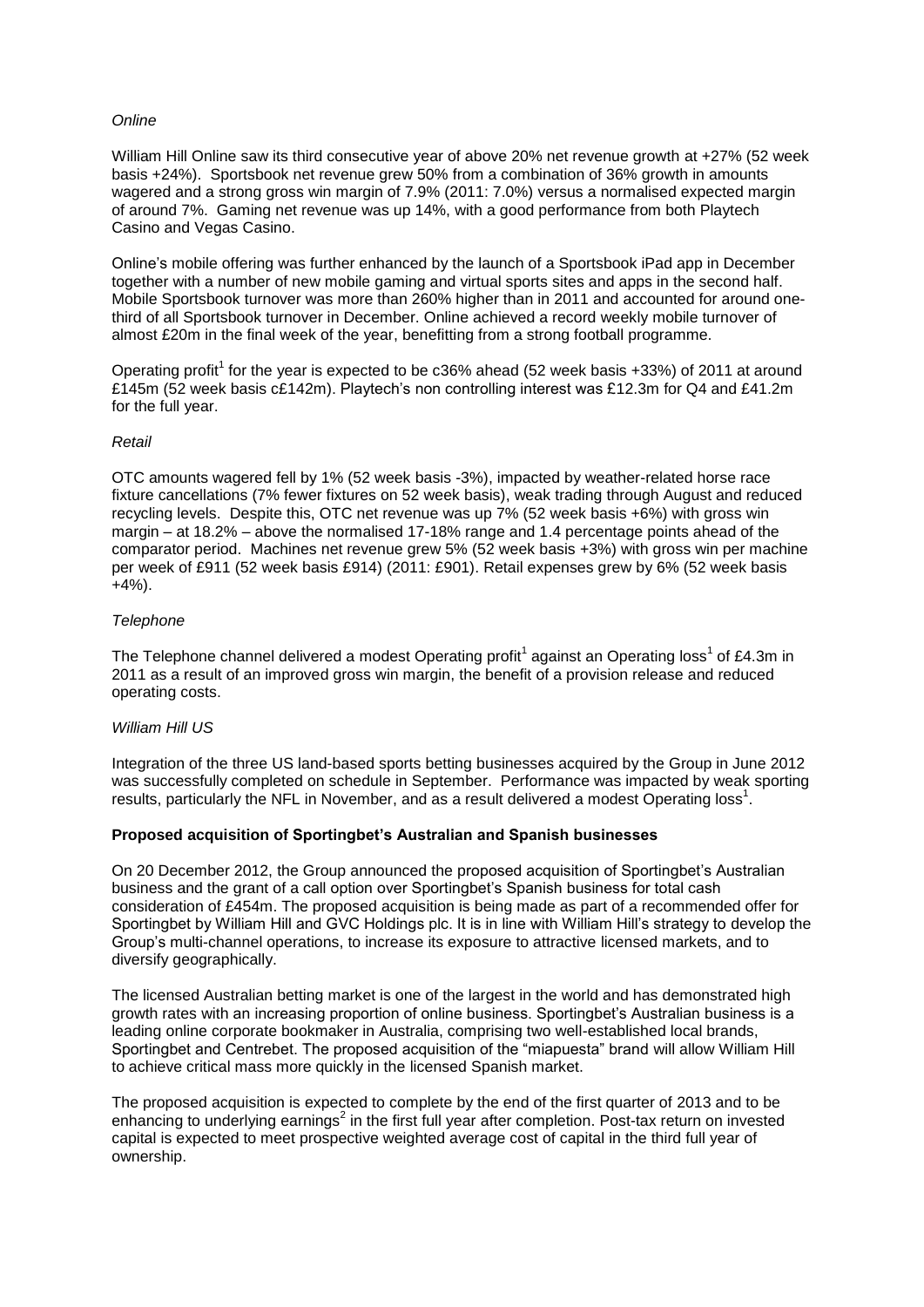# **Playtech call option**

On 29 November 2012, the Board commenced the contractual valuation process ahead of the potential exercise of its option to acquire the minority stake in William Hill Online. This valuation process will end in February 2013, after which time William Hill has a short period to determine whether it will exercise its option at the value determined by the process. There can be no certainty that the option will be exercised. If not exercised, the Group has a further option right in two years' time.

# **Fiscal and regulatory developments**

As previously highlighted, the period saw a number of marketplace developments for William Hill Online that have resulted in the closure of operations to customers from certain markets in 2012. The total adverse impact of these closures on an annualised basis is expected to be in the range £7-9m Operating profit<sup>1</sup>. Greek trading also benefitted from a one-off accrual release in the first half of 2012. Whilst this impact included the closure of our sports betting website to German customers, we continue to take German gaming business while monitoring developments closely. The total impact of closing this German gaming business would be a further  $c\tilde{\epsilon}$ 6m Operating profit<sup>1</sup> per annum on current trends.

On 15 January 2013, the Department for Culture, Media and Sport (DCMS) published its response to the CMS Select Committee's review of the 2005 Gambling Act. As part of the reintroduced triennial review of stakes and prizes on gaming machines, a consultation began in January and is set to close in April 2013. In addition, DCMS has asserted its commitment to regulation of online gambling on a 'point of consumption' basis and has asked the CMS Select Committee to review the draft bill published on 3 December 2012.

# **Final results announcement**

The Group will announce its final results for the 53 weeks ended 1 January 2013 on 1 March 2013.

#### **Unaudited 53-week and 52-week comparison**

|        |                                | 53 weeks of 2012<br>(unaudited) vs 52<br>weeks of 2011 | 52 weeks of 2012<br>(unaudited) vs 52<br>weeks of 2011 |
|--------|--------------------------------|--------------------------------------------------------|--------------------------------------------------------|
| Group  | Total net revenue              | $+12%$                                                 | $+10%$                                                 |
|        | Operating profit <sup>1</sup>  | £330m                                                  | £326m                                                  |
| Online | Total net revenue              | $+27%$                                                 | $+24%$                                                 |
|        | Sportsbook net revenue         | +50%                                                   | $+48%$                                                 |
|        | Sportsbook amounts wagered     | $+36%$                                                 | $+33%$                                                 |
|        | Sportsbook gross win margin    | 7.9% (+0.9 ppts)                                       | 7.9% (+0.9 ppts)                                       |
|        | Gaming net revenue             | $+14%$                                                 | $+11%$                                                 |
|        | Operating profit <sup>1</sup>  | $+36%$                                                 | $+33%$                                                 |
| Retail | Total net revenue              | $+6%$                                                  | $+4%$                                                  |
|        | OTC net revenue                | $+7%$                                                  | $+6%$                                                  |
|        | OTC amounts wagered            | $-1%$                                                  | $-3%$                                                  |
|        | OTC gross win margin           | 18.2% (+1.4 ppts)                                      | 18.3% (+1.5 ppts)                                      |
|        | Machines net revenue           | $+5%$                                                  | $+3%$                                                  |
|        | Gross win per machine per week | £911                                                   | £914                                                   |
|        | Operating expenses             | $+6%$                                                  | $+4%$                                                  |

#### **Notes:**

- 1. The Group defines operating profit/loss as pre-exceptional profit/loss before interest and tax, before the amortisation of specifically identified intangible assets recognised on acquisitions.
- 2. Underlying earnings stated before transaction and integration costs and the amortisation of intangible assets associated with the proposed acquisition.

#### **Analyst conference call**